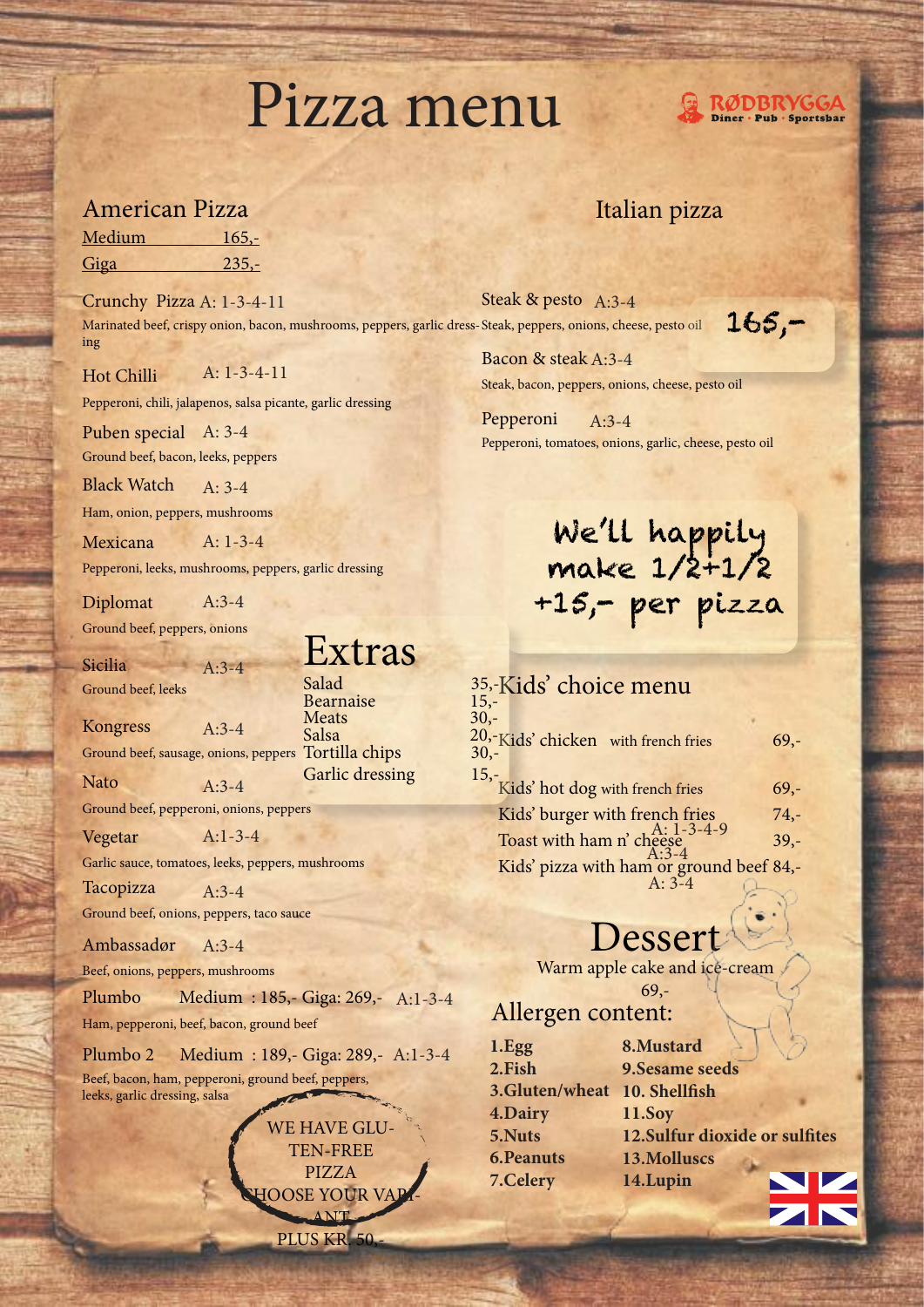# Menu



#### BBQ

Choice of, boiled, au gratin, potato roulette or french fries, sweet potato  $+20,$ -Steak sirloin 200 gr. A: 1-3-4 262,-A: 1-3-4

of whole wheat or white baguettes

Choice

|  | Warm baguettes |
|--|----------------|
|--|----------------|

| Chopped steak                                                              | $A: 1 - 3 - 4 - 12$ | $191, -$ |
|----------------------------------------------------------------------------|---------------------|----------|
| Onions, peppers, mushrooms, salad, dressing, pepper-<br>sauce or bearnaise |                     |          |
| Pepper steak                                                               | $A: 4-11-12$        | $279,-$  |
| Salad, dressing, Rødbrygga's hot-sauce                                     |                     |          |
| Taco steak                                                                 | $A: 1-4-12$         | $279 -$  |
| Salsa, nachos, salad, garlic dressing                                      |                     |          |
| Combi steak                                                                | $A: 1-4-12$         | $281 -$  |
| Sirloin, chicken fillet, onions, peppers, salad &<br>garlic dressing       |                     |          |
| Chopped Whale steak A: 1-3-4-12                                            |                     | $191,-$  |
| Salad, dressing, onions, mushrooms, peppers, pepper<br>sauce or bearnaise  |                     |          |
| Chicken                                                                    | $A: 1-4-12$         | $175,-$  |
| Salad, dressing                                                            |                     |          |

#### Creamy pasta & wok

Salad, dressing, bearnaise or pepper sauce

| Chicken        | $A: 1-3-11$                                       | $152,-$ |
|----------------|---------------------------------------------------|---------|
| jalapeno sauce | Chicken, vegetables, noodles, heavy cream, mango, |         |
| <b>Steak</b>   | $A: 1-3-4-11$                                     | $152,-$ |
|                |                                                   |         |

Marinated beef, vegetables, heavy cream, noodles, tomato-chilli

#### Let us know if you want wok without heavy cream

| From the Sea                                      |              |         |
|---------------------------------------------------|--------------|---------|
| Bjørn's fishsoup                                  | A: $1-3-4-7$ | $147,-$ |
| Real northern fish soup                           |              |         |
| Said                                              | $A: 2-4$     | $174,-$ |
| Carrots, salad, potatoes, cream sauce with onions |              |         |
| Baccalao                                          | $A: 2-4$     | $191,-$ |
| Bread, butter                                     |              |         |
| Salmon                                            | $A: 2-4$     | $174 -$ |

| <b>Stoke</b>                              | $A: 1-3-4$         | $79,-$ |
|-------------------------------------------|--------------------|--------|
| Egg, bacon                                |                    |        |
| Manchester City                           | $A: 3-4$           | $64,-$ |
| Ham, cheese                               |                    |        |
| Manchester United                         | A: $3-4-8-11$ 92,- |        |
| Chicken, peppers, onions, bbq sauce       |                    |        |
| Tottenham                                 | $A: 1-3-4$         | $92 -$ |
| Chicken, peppers, onions, garlic dressing |                    |        |
| Chelsea                                   | $A: 1-3-4$         | $92 -$ |
| Beef, peppers, onions, garlic dressing    |                    |        |

#### Baguette au Gratin

| Leeds                  | A: $1-3-4-8-11$                                | $108,-$  |
|------------------------|------------------------------------------------|----------|
| toes, dressing         | Marinated beef, cheese, onions, peppers, toma- |          |
| Arsenal                | $A: 1-3-4$                                     | $108, -$ |
| garlic dressing        | Marinated chicken, cheese, onions, leeks,      |          |
| Liverpool              | $A: 3-4$                                       | $108, -$ |
| $\Omega$ 11 $\Omega$ 1 |                                                |          |

Ground beef, cheese, onion, peppers, salsa

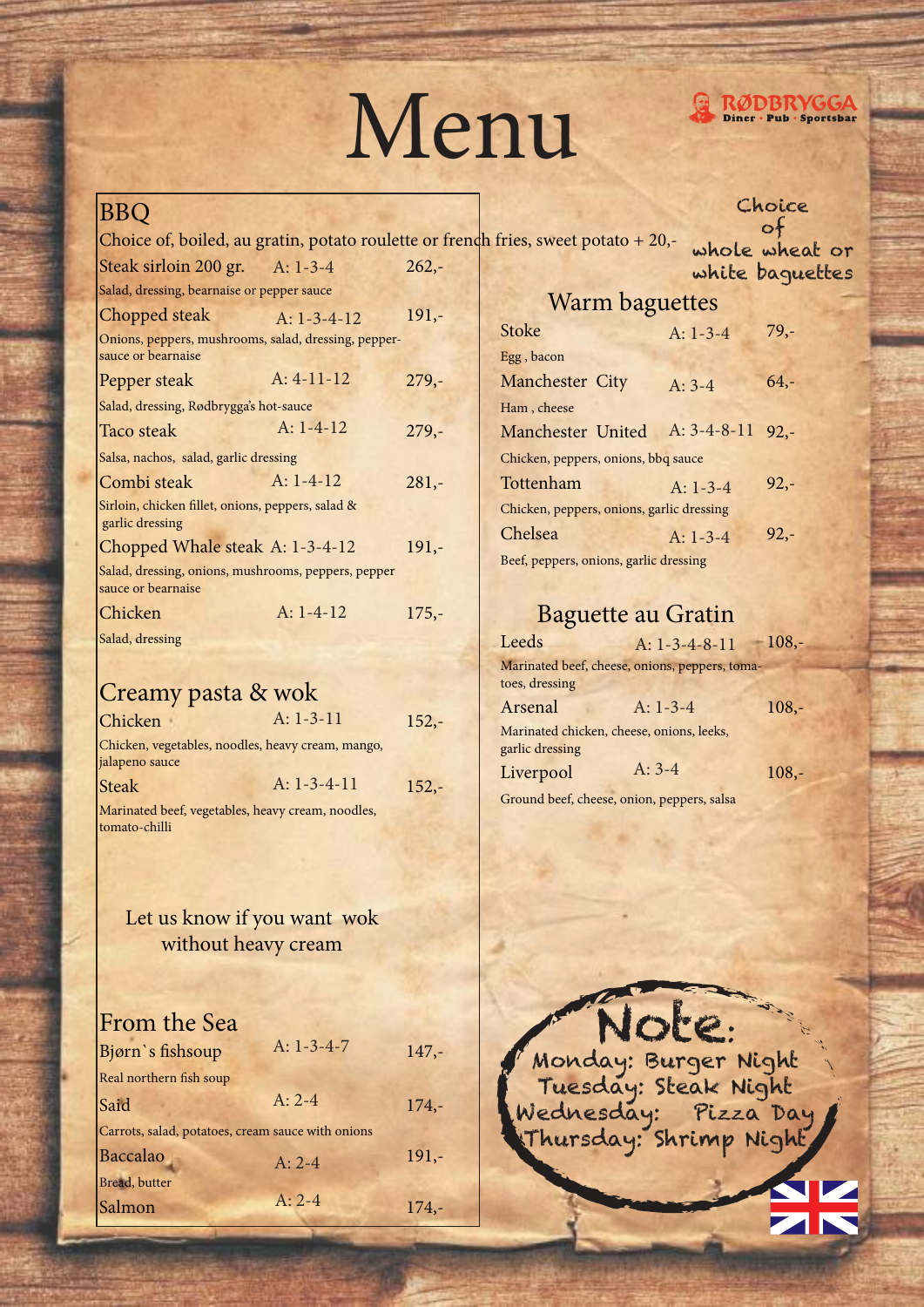## Nice & Easy



| Nachos au gratin                                | A:1      | $119,-$ |
|-------------------------------------------------|----------|---------|
| Ground beef, salsa, onions og garlic dressing   |          |         |
| Fish'n Chips with remoulade                     | $A: 1-3$ | $109 -$ |
| Nice & Simple                                   |          |         |
| <b>Nuggets</b>                                  | $A: 1-3$ | $109 -$ |
| 8 chicken nuggets with garlic dip and mango dip |          |         |

| Veggie Schnitzel<br>$A: 1-3$                               |         |
|------------------------------------------------------------|---------|
| Vegetarian schnitzel with salad, dressing and french fries | $147,-$ |

#### Brioche sandwich and french fries

Sandwich with steak and bacon Beef, onions, peppers, tomatoes, bacon, garlic dressing Sandwich chicken & curry Chicken, onions, peppers, tomatoes, corn , bacon, curry dressing A: 1-3 A: 1-3

> Choice of sandwich 141,-

#### Salad - served with bread

| Chicken salad                                                            | $A: 1-3$   | $130,-$ |
|--------------------------------------------------------------------------|------------|---------|
| Chicken, salad, corn, tomatoes, onion, peppers, cucumber, curry dressing |            |         |
| Pasta salad                                                              | $A: 1-3$   | $130 -$ |
| Pasta, salad, ham, cheese, corn, tomatoes, onions, peppers, cucumber     |            |         |
| <b>Cheese &amp; Ham Salad</b>                                            | $A: 1-3-4$ | $126 -$ |

Cheese, ham, salad, corn, tomatoes, onions, peppers,cucumber